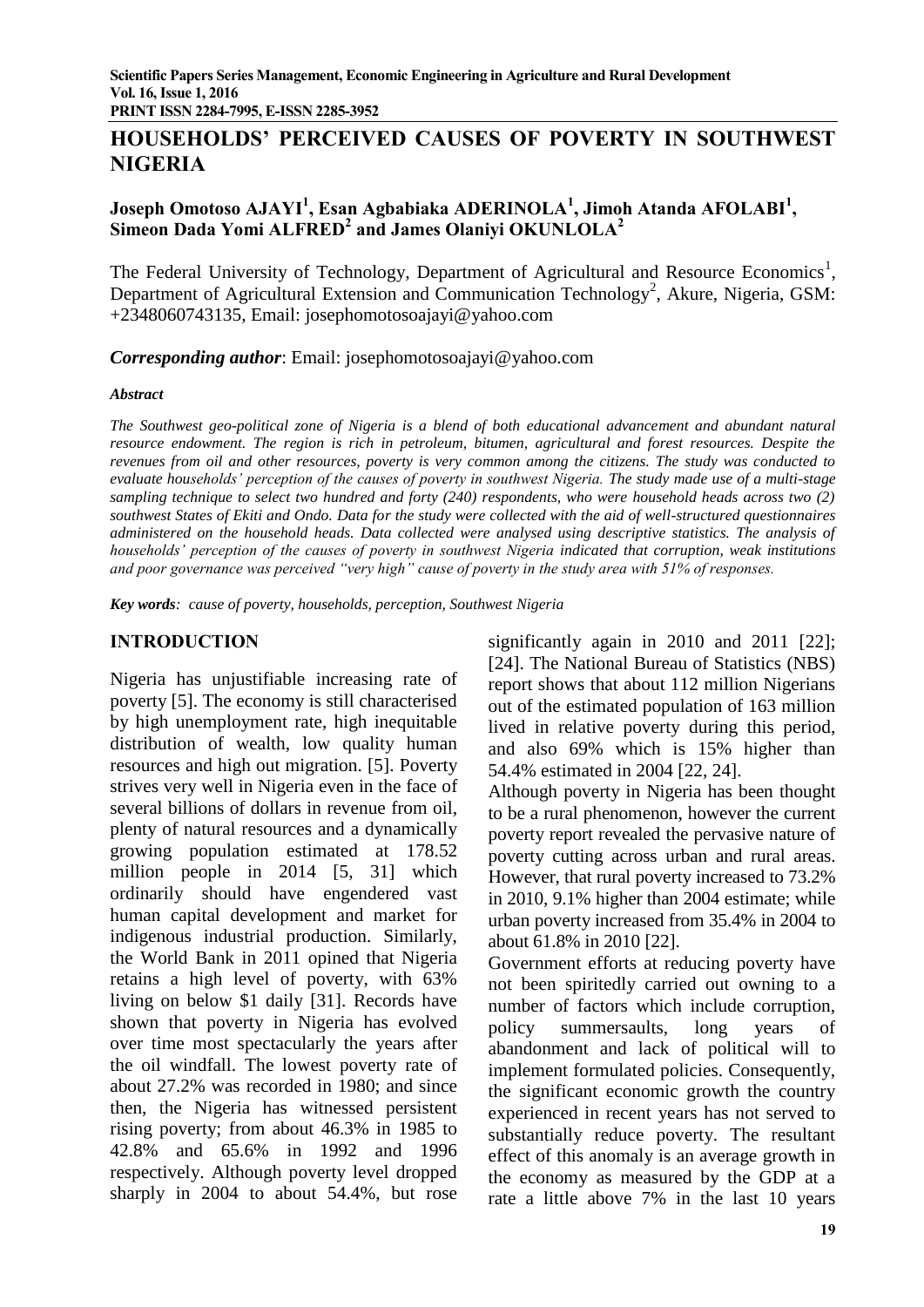without substantially closing the gap between the few rich and massive poor population.

## **Problem Statement**

The report of harmonised Nigeria Living Standard survey by the National Bureau of Statistics [22] showed that 69% of Nigerians (112 million persons) in the estimated population of 163 million Nigerians lived in poverty in 2010 [22].

The data confirmed that poverty was on the rise in Nigeria. That was even amidst MDGs efforts aimed at halving the number of the poor by the year 2015 [6]. Meanwhile, according to the harmonised Nigeria Living Standard survey report for 2004, about half the population (54.4%) representing 68 million in the estimated population of 123 million Nigerians were living in poverty. However, studies on poverty in Nigeria had rarely focused on household perception of the causes of poverty. For instance, most previous poverty-based research studies in Nigeria [1, 4, 8, 9, 12, 13, 14, 15, 25, 28, 29], and various studies by National Bureau of Statistics had rarely involved household perception. It is in the light of the above, that this study on household perception of the causes of poverty in southwest Nigeria is apt at this time.

This study will enrich various literature on poverty in Nigeria by specifically adding the household content which is a major stakeholder at the receiving end. This study will also provide a better understanding on household perception of poverty causes in southwest Nigeria. This study therefore seeks to gain a thorough understanding of the southwest Nigerian households, their perception of poverty causes, their characteristics and constraints which are crucial to formulating an effective strategy for reducing poverty and for designing social protection programmes in Nigeria. It is in the view of the above that the study on households' perception of the causes of poverty in southwest Nigeria was conducted.

# **MATERIALS AND METHODS**

# **The study area**

The study was carried out in the southwest geo-political zone of Nigeria. The zone falls

on latitude  $6^0$  to the North and latitude  $4^{\circ}$  to the south. It is marked by longitude  $4^0$  to the West and  $6^0$  to the East. It is bounded in the North by Kogi and Kwara states, in the East by Edo and Delta states, in the South by Atlantic Ocean and in the West by Republic of Benin. The zone comprises of six states namely Oyo, Osun, Ondo, Ogun, Ekiti and Lagos and is characterised by a typically equatorial climate with distinct dry and wet seasons. The mean annual rainfall is 1480mm with a mean monthly temperature range of  $18<sup>0</sup>$  $-24^{\circ}$ C during the rainy season and  $30^{\circ}$ -35<sup>o</sup>C during the dry season. The geographical location of southwest Nigeria covers about 114, 271 kilometre square, that is approximately 12% of Nigeria's total land mass and the vegetation is typically rainforest. The total population is 27,581,992 and predominantly agrarian. Notable food crops cultivated include cassava, maize, yam, cowpea and cash crops such as cocoa, kolanut, coffee and oil palm [2, 23]. According to the Nigeria Poverty Profile for 2010 by [22], 25.4%, 49.8%, 59.1% and 50.1% were food poor, absolute poor, relative poor and poor by dollar per day measurement respectively in southwest Nigeria.

## **Sampling technique, size and data collection**

A multistage sampling technique was used for this study. In the first stage two states of Ekiti and Ondo were purposively selected from the six (6) states that make up southwest Nigeria. The rational for selecting the two states was based on proximity and convenience. In the second stage, six (6) communities were randomly selected from each state giving a total of twelve (12) communities. In the third stage, from each of the selected communities, two (2) block was randomly selected for study. This gave a total of twenty four (24) blocks. Initially, residents from the selected blocks were invited to a community forum at which a preliminary identification of different categories of households was carried out. At the community forum, ten (10) household heads from each block were randomly selected. This resulted in a total of two 3hundred forty (240) respondents for the study.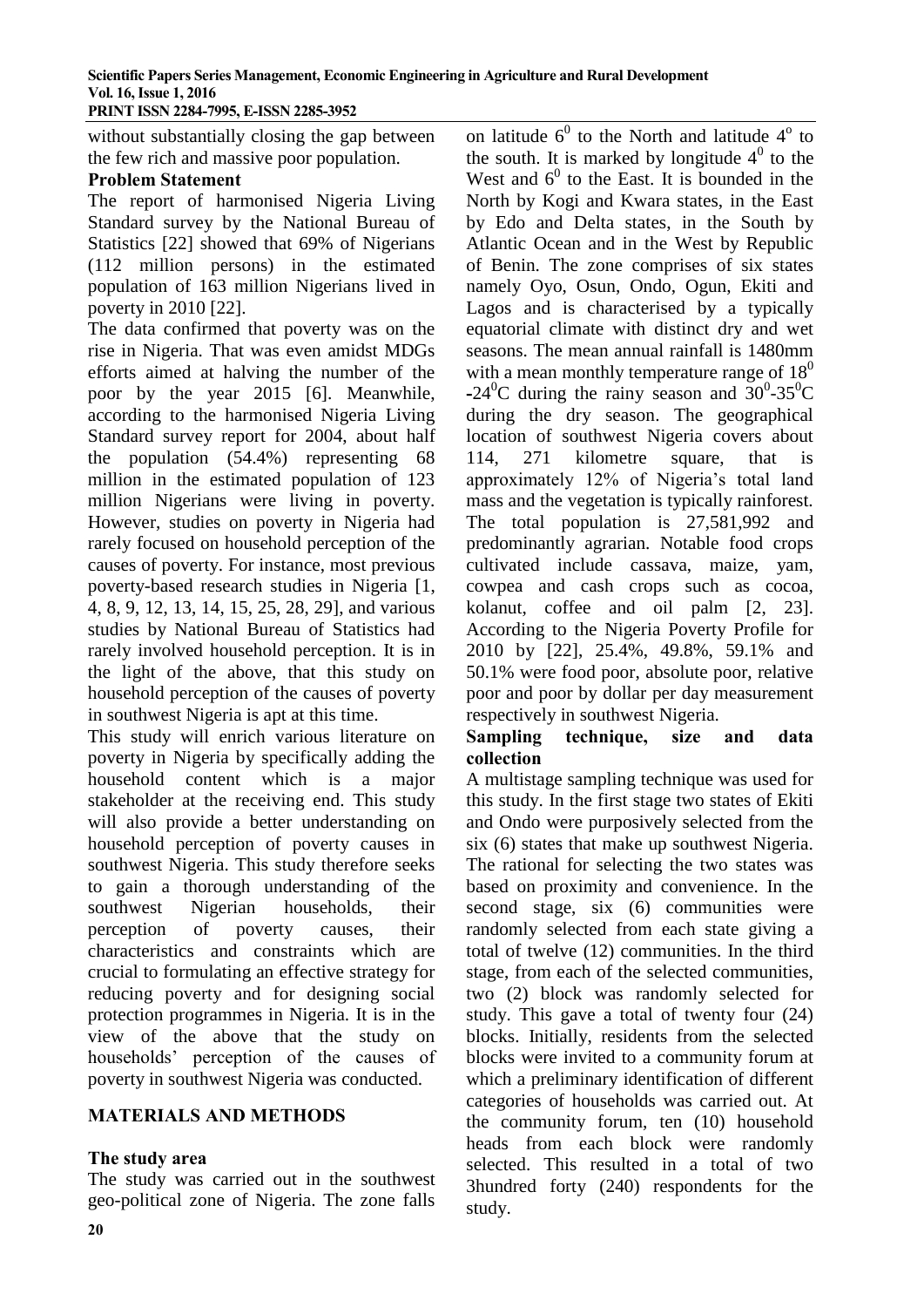## **Data analysis**

Descriptive statistics was used in the data analysis. These included means, percentages, frequencies, charts, graphs and tables. The household's perception of poverty in the study area was analysed on a five-point Likert-type scale of "strongly agree" (5), "agree" (4), "undecided" (3), "disagree" (2) and "strongly disagree". Poverty causes with mean scores of ≥4.5 were regarded "very high", causes with mean responses from 3.5 to 4.49 were regarded "high", those causes with mean responses from 2.5 to 3.49 were considered "moderate" while those between 1.5 and 2.49 were regarded as "low". Finally poverty causes with responses less than 1.5 were considered "very low".

## **RESULTS AND DISCUSSIONS**

# **Households' responses to causes of poverty**

The respondents' perceived major cause of poverty in the study area as shown in figure 1 indicates that majority of the respondents' perceived corruption, weak institutions and poor governance as the major cause of poverty in the study among the thirteen (13) identified causes investigated. About half (51%) of the respondents perceived corruption, weak institutions and poor governance alone as a major cause. This cause score was even higher than the remaining 49% which the twelve (12) other causes shared. Capital inadequacy, inflation and underdevelopment had the lowest responses with 1%, 2% and 3% respectively. The very high percentage of corruption, weak institutions and poor governance affirmed the fact that the citizenry were aware that corruption had eaten deep into the fabrics of governance in Nigeria. It further asserts why revenue from petroleum-Nigeria's highest foreign exchange earner and the huge amount allotted to annual budgets end up in private

pockets. The result of this finding corroborates the report of the Transparency International which ranked Nigeria 144<sup>th</sup> among 177 countries rated in Corruption Perceptions Index for 2013 [30].

## **Respondents' perception of causes of poverty**

Table 1 shows the result of analysis of the respondents' perception on the thirteen (13) investigated causes of poverty in the study area using a 5-ponit Likert scale. Capital inadequacy, Inadequate growth rate, inflation and underdevelopment with only mean scores of 1.61, 2.00, 2.15, 2.20, and 2.40 respectively were described as "low" cause of poverty since their mean scores fell between 1.5 and 2.49. Moreover, social factors and low technological capacity were considered "moderate" causes of poverty while inequality (3.63), negligence and lack of political will (3.96), low human capital development (3.98), unemployment (4.2) and inadequacy or nonexistence of social and welfare Programmes were perceived "high" causes of poverty given their mean scores of between 3.5 and 4.49. Corruption, weak institutions and poor governance was the only perceived "very high" cause of poverty in the study area.

The very high level of corruption, coupled with weak institutions and poor governance in the public sector had hampered the promotion of private participation in poverty eradication programmes as against the observation of [16, 17, 19], who observed that promotion of direct interaction private participation between service users and elected officials in budgetary policy could affect both how local resources are spent and living standard outcomes as well as lower child mortality rate with effects on the quality of life of the people [18, 20]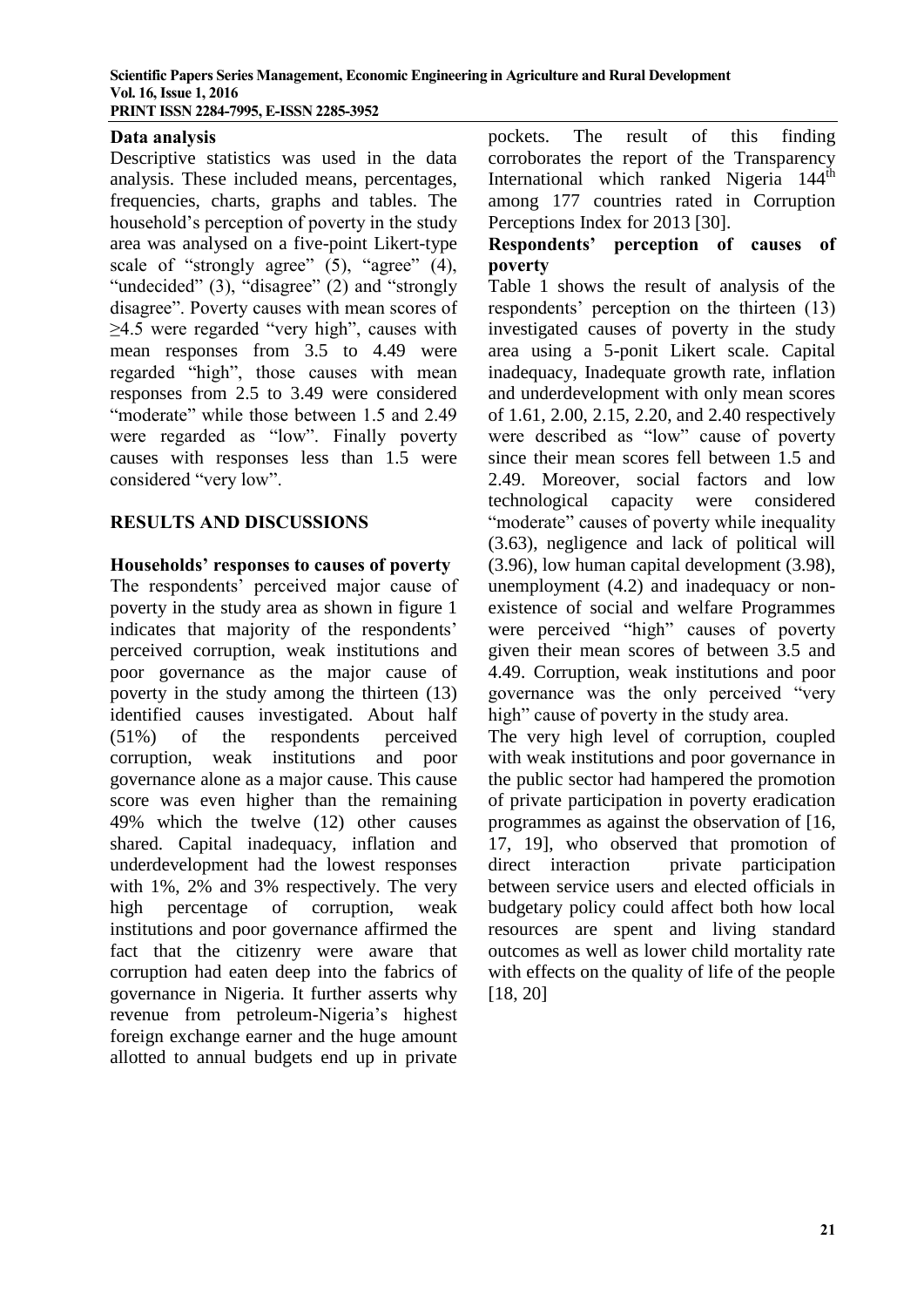#### **Scientific Papers Series Management, Economic Engineering in Agriculture and Rural Development Vol. 16, Issue 1, 2016 PRINT ISSN 2284-7995, E-ISSN 2285-3952**



Fig. 1. Households' responses to causes of poverty Computed from field survey, 2013

| Table 1. Respondents' perception of causes of poverty |  |  |
|-------------------------------------------------------|--|--|
|                                                       |  |  |

|                                 | S/N Causes of poverty           | Frequency (percentage) |            |            |           |           | Mean  |  |  |
|---------------------------------|---------------------------------|------------------------|------------|------------|-----------|-----------|-------|--|--|
|                                 |                                 | Strongly agree         | Agree      | Undecided  | Disagree  | Strongly  |       |  |  |
|                                 |                                 |                        |            |            |           | disagree  |       |  |  |
|                                 | Underdevelopment                |                        | 06(2.5)    | 131 (54.6) | 56(23.3)  | 47(19.6)  | 2.40  |  |  |
| 2                               | Inequality                      | 03(1.3)                | 55 (22.9)  | 51 (21.3)  | 48(20.0)  | 83 (34.6) | 3.63  |  |  |
| 3                               | Unemployment                    | 96(40.0)               | 96(40.0)   | 48 (20.0)  |           |           | 4.20  |  |  |
| 4                               | Inflation                       | 02(0.8)                | 03(1.3)    | 89 (37.1)  | 94 (39.2) | 52(21.7)  | 2.20  |  |  |
| 5                               | Technological<br>Low            | 01(0.4)                | 40(16.7)   | 97 (40.4)  | 98 (40.8) | 04(1.7)   | 2.73  |  |  |
|                                 | Capacity                        |                        |            |            |           |           |       |  |  |
| 6                               | Inadequate Growth Rate          |                        |            | 96(40.0)   | 48 (20.0) | 96(40.0)  | 2.00  |  |  |
|                                 | Capital Inadequacy              |                        |            | 04(1.7)    | 139(57.9) | 97 (40.4) | 1.61  |  |  |
| 8                               | <b>Social Factors</b>           |                        |            | 144(60.0)  | 96(40.0)  |           | 2.60  |  |  |
| 9                               | Human<br>Capital<br>Low         | 45 (18.8)              | 144(60.0)  | 51 (21.3)  |           |           | 3.98  |  |  |
|                                 | Development                     |                        |            |            |           |           |       |  |  |
| 10                              | Weak<br>Corruption,             | 188 (78.3)             | 49 (20.4)  | 03(1.3)    |           |           | 4.77  |  |  |
|                                 | Institutions<br>Poor<br>and     |                        |            |            |           |           |       |  |  |
|                                 | Governance                      |                        |            |            |           |           |       |  |  |
| 11                              | <b>Inadequate Growth Rate</b>   | 02(0.8)                |            | 86 (35.8)  | 95 (39.6) | 57 (23.8) | 2.15  |  |  |
| 12                              | Non-<br>Inadequacy<br><b>or</b> | 95 (39.6)              | 141 (58.8) | 03(1.3)    | 01(0.4)   |           | 4.38  |  |  |
|                                 | existence of Social and         |                        |            |            |           |           |       |  |  |
|                                 | <b>Welfare Programmes</b>       |                        |            |            |           |           |       |  |  |
| 13                              | Negligence and Lack of          | 45(18.8)               | 143(59.6)  | 49 (20.4)  | 03(1.3)   |           | 3.96  |  |  |
|                                 | Political Will                  |                        |            |            |           |           |       |  |  |
|                                 | Total                           |                        |            |            |           |           | 40.61 |  |  |
| omnuted from field quriety 2012 |                                 |                        |            |            |           |           |       |  |  |

Computed from field survey, 2013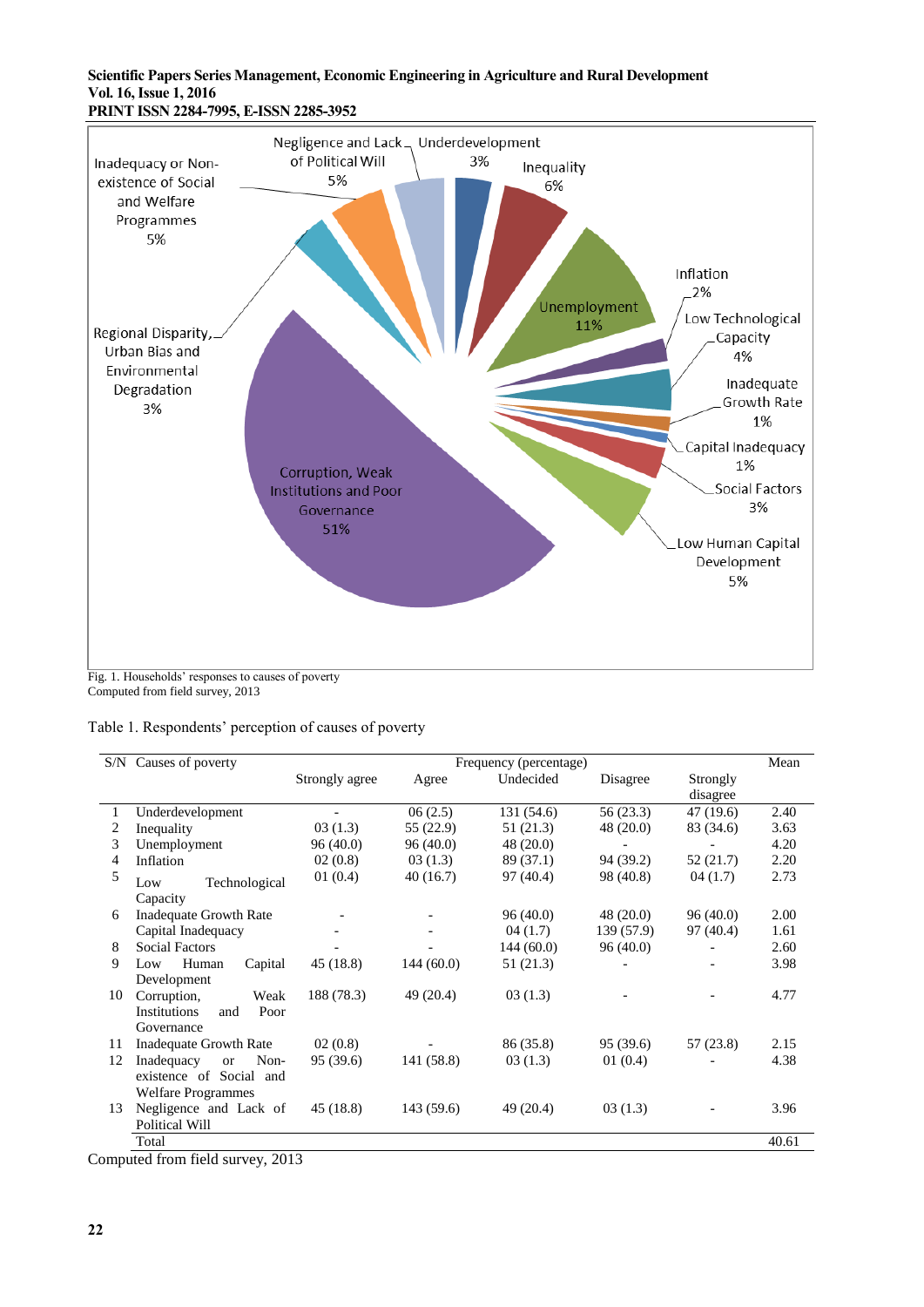**PRINT ISSN 2284-7995, E-ISSN 2285-3952** 

#### **CONCLUSIONS**

The study was conducted to evaluate households' perception of the causes of poverty in southwest Nigeria. Based on the findings of this study and since corruption, weak institutions and poor governance was perceived a 'very high" cause of poverty, a renewed and committed fight against it may just be the needed social and corporate responsibility by southwest geo-political region and the entire nation to salvage the citizenry from poverty.

Government and stakeholders should be more focused on the implementation of poverty eradication programmes with very strong political will.

#### **REFERENCES**

[1] Afonja, B., Ogwumike, F.O., Poverty: meaning, measurement and causes. In Obadan, M.I., A.A. Fajingbesi and E.O. Uga (eds.). Integrating Poverty Alleviation Strategies into Plans and Programmes in Nigeria. Ibadan: NCEMA.

[2]Agboje, I.A, Komolafe, J.O, Alao, T.K., 2013, Bubbles in maize market price in Southwest Geopolitical zone in Nigeria. International Journal of Scientific and Research Publications, 3 (8)

[3]Agboola S.A., An agricultural atlas of Nigeria. Oxford University Press, Nigeria, 248

[4]Aigbokhan, B.E., 2000, Poverty, growth and inequality in Nigeria: A case Study. AERC Research Paper 102

[5]Ajayi J.O., 2015, The paradox of poverty and inequality in Nigeria: insights for a post-2015 development agenda, Scientific Paper Series Management, Economic Engineering, in Agriculture and Rural Development, 15(3): 25-34

[6]Ajayi J. O., 2014, Awareness of climate change and implications for attaining the Millennium Development Goals (MDGs) in Niger Delta Region of Nigeria, AGRIS on-line Papers in Economics and Informatics, 6(1):3-11

[7]Ajayi J.O., 2009, The effects of persistent increase in food prices on consumption pattern of households in Ondo State, Nigeria. B. Agric. Tech dissertation in Agricultural Economics and Extension, Federal university of Technology, Akure, Nigeria.

[8]Aliyu, B.A, Sa'idu, A.S, Mainsasara, S.S., 2013, An examination of poverty among households in Minna Capital of Niger State, Nigeria. Journal of Biology, Agriculture and Healthcare. 3(6):

[9]Awe, A.A, Akeju, 2013, The nexus between poverty and income inequality in Nigeria (1975-2007). Journal of Economics and Sustainable Development, 4(6):

[10]Bahmani-Oskooee, M., Hajilee M., 2012, Exchange rate volatility and its impact on domestic investment. Research in Economics, 67: 1-12

[11]Bertola, G., 1998, Irreversible investment. Research in Economics, 52: 3–37

[12]Canagarajah, S., Ngwafon, J., Thomas, S., 1997, The evolution of poverty and welfare in Nigeria, 1985- 92. Policy Research Working Paper No. 1715**.** 

[13] Chaudhry, I.S., Malik, S., Hassan, A., 2009, The Impact of Socioeconomic and Demographic Variables on Poverty: A Village Study. The Lahore Journal of Economics, 14 (1): 39-68

[14]Ejere E.S.I., 2013, Leadership, governance and poverty in Nigeria. Research in Humanities and Social Sciences, 3(7):

[15] Ejumudo K.B.O., Ejuvwekpokpo S., 2013, The political economy of poverty eradication in Nigeria: the perilous and tortuous journey for MDGs. Public Policy Administration Research, 3(4)

[16]Goncocalves, S., 2014, The effects of participatory budgeting in municipal expenditures and infant mortality in Brazil. World Development, 53(): 94-110

[17]Granados C., Sanchez F., 2014, Water reforms, decentralization and child mortality in Colombia, 1990- 2005. World Development, 53(): 68-79

[18]Jalan, J., Ravallion, M., 2013, Does piped water reduce diarrhea for children in rural India? Journal of Econometrics, 112(1): 153–173

[19]Jouini, N., Rebei N, 2014, The welfare implications of services liberation in developing country. Journal of Development Economics, 106 (): 1-14

[20]Lavy, V., Strauss, J., Thomas, D., Vreyer, P., 1996, Quality of health care, survival and health outcomes in Ghana. Journal of Health Economics, 15(): 333–357

[21]National Bureau of Statistics (NBS), 2005, Poverty profile for Nigeria. Abuja.

[22]National Bureau of Statistics (NBS), 2010, Harmonised Nigeria living standard. Abuja.

[23]National Population Commission, 2006, Census Report.

[24]Oduh M.O., 2012, The dynamics of poverty and income distribution: is the Nigerian middle class statistically growing. Developing Country Studies,  $2(7)$ :

[25]Odusola, A.F., 1997, Poverty in Nigeria: An eclectic appraisal. In poverty alleviation in Nigeria, Proceedings of the Annual Conference of the Nigerian Economic Society (NES).

[26]Ogwumike, F.O Okogie, C, Anyanwu, C., Alayande B., 2006, Poverty in Nigeria; gender dimension, social services and labour market issues. Interim Report submitted to the African Economic Research Consortium, Nairobi.

[27] Okumadewa, F., Olaniyan, O., Yusuf, S., Bankole, A., Oyeanti, O., Omorona, B., Awoyemi, T., Olayiwola, K, 2006, Poverty and inequality among rural households in Nigeria. Summary of AERC research Report, presented at the dissemination workshop held at Excellence hotel, Ogba, Ikeja Lagos. Nigeria, September